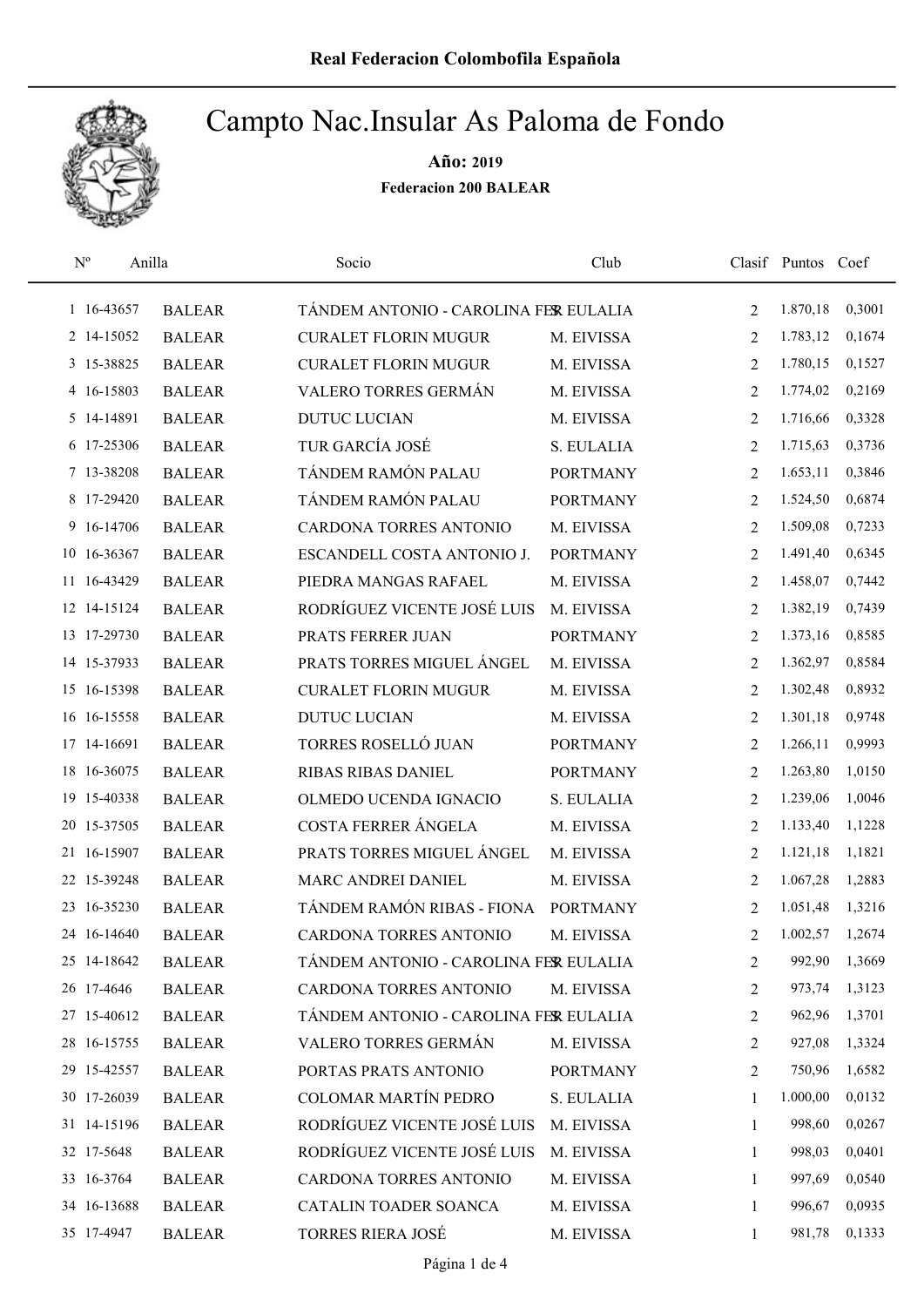

| $\mathbf{N}^{\text{o}}$<br>Anilla |               | Socio                                 | Club            |              | Clasif Puntos Coef |        |
|-----------------------------------|---------------|---------------------------------------|-----------------|--------------|--------------------|--------|
| 36 17-17183                       | <b>BALEAR</b> | RAMÍREZ ROLDÁN JUAN FCO.              | M. EIVISSA      | $\mathbf{1}$ | 977,84             | 0,1470 |
| 37 18-257772                      | <b>BALEAR</b> | PORTAS PRATS ANTONIO                  | <b>PORTMANY</b> | 1            | 970,32             | 0,1625 |
| 38 17-29143                       | <b>BALEAR</b> | <b>ESCANDELL TORRES JUAN</b>          | M. EIVISSA      | 1            | 968,43             | 0,1870 |
| 39 16-35195                       | <b>BALEAR</b> | TÁNDEM RAMÓN RIBAS - FIONA            | <b>PORTMANY</b> | 1            | 967,04             | 0,2033 |
| 40 16-35326                       | <b>BALEAR</b> | <b>JUAN RIBAS VICENTE</b>             | <b>PORTMANY</b> | $\mathbf{1}$ | 965,29             | 0,2168 |
| 41 16-43520                       | <b>BALEAR</b> | TORRES TORRES ANTONIO                 | S. EULALIA      | $\mathbf{1}$ | 924,21             | 0,2239 |
| 42 16-43508                       | <b>BALEAR</b> | TORRES TORRES ANTONIO                 | S. EULALIA      | 1            | 889,91             | 0,2370 |
| 43 16-15495                       | <b>BALEAR</b> | <b>CURALET FLORIN MUGUR</b>           | M. EIVISSA      | $\mathbf{1}$ | 888,97             | 0,0242 |
| 44 18-229044                      | <b>BALEAR</b> | <b>TORRES MARÍ VICENTE</b>            | M. EIVISSA      | 1            | 883,79             | 0,2545 |
| 45 16-15932                       | <b>BALEAR</b> | PRATS TORRES MIGUEL ÁNGEL             | M. EIVISSA      | $\mathbf{1}$ | 882,51             | 0,2670 |
| 46 17-30150                       | <b>BALEAR</b> | <b>CIORNEY FLORIN PETRU</b>           | <b>PORTMANY</b> | 1            | 878,02             | 0,2806 |
| 47 17-25841                       | <b>BALEAR</b> | <b>COSTA CLAPES RAFAEL</b>            | S. EULALIA      | 1            | 867,46             | 0,3025 |
| 48 16-15221                       | <b>BALEAR</b> | <b>ESCANDELL TORRES JUAN</b>          | M. EIVISSA      | 1            | 852,91             | 0,3607 |
| 16-36018<br>49                    | <b>BALEAR</b> | <b>RIBAS RIBAS DANIEL</b>             | <b>PORTMANY</b> | 1            | 849,97             | 0,3806 |
| 50 15-37936                       | <b>BALEAR</b> | PRATS TORRES MIGUEL ÁNGEL             | M. EIVISSA      | $\mathbf{1}$ | 833,80             | 0,3872 |
| 51 03-142650                      | <b>BALEAR</b> | PLANELLS ROIG DOMINGO                 | <b>PORTMANY</b> | 1            | 806,66             | 0,4092 |
| 52 18-230818                      | <b>BALEAR</b> | <b>TORRES GRIVE JUAN</b>              | M. EIVISSA      | 1            | 793,04             | 0,4275 |
| 53 15-37552                       | <b>BALEAR</b> | COSTA FERRER ÁNGELA                   | M. EIVISSA      | 1            | 782,04             | 0,0846 |
| 54 16-35938                       | <b>BALEAR</b> | TORRES ROSELLÓ JUAN                   | <b>PORTMANY</b> | 1            | 779,42             | 0,1223 |
| 55 15-38275                       | <b>BALEAR</b> | CATALIN TOADER SOANCA                 | M. EIVISSA      | 1            | 774,77             | 0,4409 |
| 56 18-256602                      | <b>BALEAR</b> | TORRES ROSELLÓ JUAN                   | <b>PORTMANY</b> | 1            | 761,16             | 0,1590 |
| 57 15-38185                       | <b>BALEAR</b> | CATALIN TOADER SOANCA                 | M. EIVISSA      | 1            | 759,12             | 0,1693 |
| 58 17-30375                       | <b>BALEAR</b> | PLANELLS ROIG DOMINGO                 | <b>PORTMANY</b> | 1            | 754,41             | 0,1974 |
| 59 17-29353                       | <b>BALEAR</b> | <b>JUAN RIBAS VICENTE</b>             | <b>PORTMANY</b> | 1            | 745,24             | 0,4742 |
| 60 17-5699                        | <b>BALEAR</b> | RODRÍGUEZ VICENTE JOSÉ LUIS           | M. EIVISSA      | $\mathbf{1}$ | 741,54             | 0,2296 |
| 61 17-4540                        | <b>BALEAR</b> | MARC ANDREI DANIEL                    | M. EIVISSA      | 1            | 735,42             | 0,4850 |
| 62 17-3766                        | <b>BALEAR</b> | RAMÍREZ ROLDÁN JUAN FCO.              | M. EIVISSA      | 1            | 733,86             | 0,2418 |
| 63 16-36427                       | <b>BALEAR</b> | ESCANDELL COSTA ANTONIO J.            | <b>PORTMANY</b> | $\mathbf{1}$ | 721,12             | 0,2558 |
| 64 14-18611                       | <b>BALEAR</b> | TÁNDEM ANTONIO - CAROLINA FER EULALIA |                 | 1            | 714,63             | 0,2728 |
| 65 17-29173                       | <b>BALEAR</b> | TORRES ROSELLÓ JUAN                   | <b>PORTMANY</b> | 1            | 711,12             | 0,5135 |
| 66 17-3788                        | <b>BALEAR</b> | RAMÍREZ ROLDÁN JUAN FCO.              | M. EIVISSA      | $\mathbf{1}$ | 703,97             | 0,5344 |
| 67 17-29579                       | <b>BALEAR</b> | TÁNDEM RAMÓN PALAU                    | <b>PORTMANY</b> | 1            | 693,48             | 0,5510 |
| 68 16-42907                       | <b>BALEAR</b> | CATALIN TOADER SOANCA                 | M. EIVISSA      | 1            | 678,09             | 0,3265 |
| 69 16-36187                       | <b>BALEAR</b> | PLANELLS ROIG DOMINGO                 | <b>PORTMANY</b> | 1            | 665,61             | 0,3579 |
| 70 17-5467                        | <b>BALEAR</b> | VALERO TORRES GERMÁN                  | M. EIVISSA      | $\mathbf{1}$ | 661,45             | 0,6012 |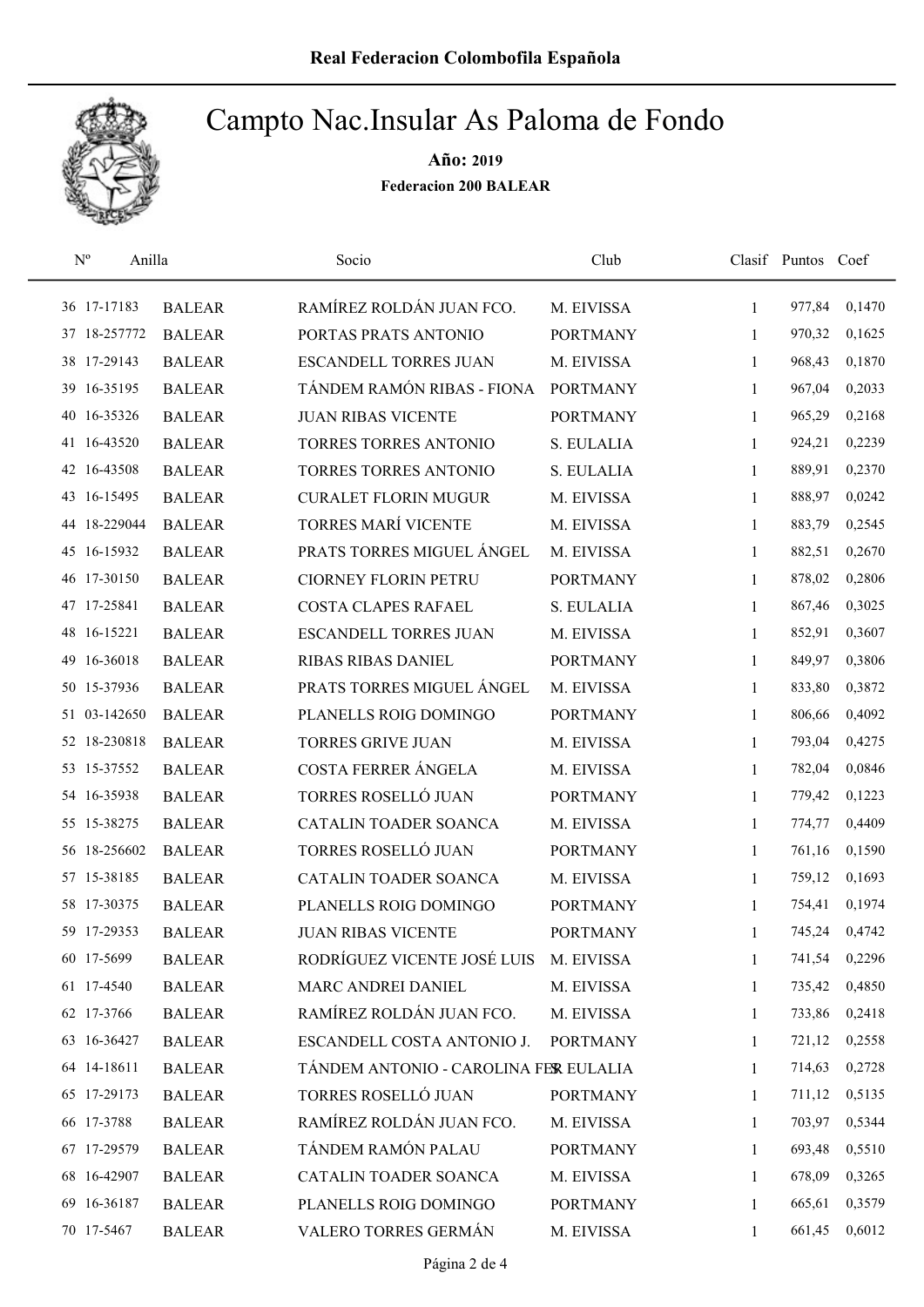

| $\rm N^o$     | Anilla        | Socio                                 | Club            |              | Clasif Puntos Coef |        |
|---------------|---------------|---------------------------------------|-----------------|--------------|--------------------|--------|
| 71 15-42363   | <b>BALEAR</b> | PÉREZ FUENTES FCO. JAVIER             | <b>PORTMANY</b> | 1            | 653,55             | 0,3838 |
| 72 17-80      | <b>BALEAR</b> | TORRES TORRES ANTONIO                 | S. EULALIA      | 1            | 625,67             | 0,6190 |
| 73 17-25875   | <b>BALEAR</b> | <b>COSTA CLAPES RAFAEL</b>            | S. EULALIA      | $\mathbf{1}$ | 619,76             | 0,6445 |
| 74 13-39089   | <b>BALEAR</b> | TÁNDEM RAMÓN RIBAS - FIONA            | <b>PORTMANY</b> | $\mathbf{1}$ | 596,67             | 0,4047 |
| 75 16-36090   | <b>BALEAR</b> | <b>RIBAS RIBAS DANIEL</b>             | <b>PORTMANY</b> | $\mathbf{1}$ | 594,48             | 0,4182 |
| 76 17-29113   | <b>BALEAR</b> | TÁNDEM RAMÓN RIBAS - FIONA            | <b>PORTMANY</b> | $\mathbf{1}$ | 588,41             | 0,6911 |
| 77 17-5978    | <b>BALEAR</b> | <b>ESCANDELL TORRES JUAN</b>          | M. EIVISSA      | $\mathbf{1}$ | 585,94             | 0,6947 |
| 78 16-43234   | <b>BALEAR</b> | TUR GARCÍA JOSÉ                       | S. EULALIA      | $\mathbf{1}$ | 574,08             | 0,4407 |
| 79 16-14834   | <b>BALEAR</b> | TORRES MARÍ VICENTE                   | M. EIVISSA      | 1            | 554,33             | 0,4848 |
| 80 12-54164   | <b>BALEAR</b> | <b>JUAN RIBAS VICENTE</b>             | <b>PORTMANY</b> | 1            | 543,33             | 0,5026 |
| 81 16-43414   | <b>BALEAR</b> | PIEDRA MANGAS RAFAEL                  | M. EIVISSA      | 1            | 542,66             | 0,7346 |
| 82 17-3738    | <b>BALEAR</b> | RAMÍREZ ROLDÁN JUAN FCO.              | M. EIVISSA      | 1            | 539,11             | 0,5078 |
| 83 14-15993   | <b>BALEAR</b> | <b>CUCU FLORIAN</b>                   | M. EIVISSA      | 1            | 528,07             | 0,5199 |
| 84 17-25252   | <b>BALEAR</b> | TUR GARCÍA JOSÉ                       | S. EULALIA      | 1            | 507,99             | 0,5241 |
| 85 16-36388   | <b>BALEAR</b> | ESCANDELL COSTA ANTONIO J.            | <b>PORTMANY</b> | 1            | 465,32             | 0,5846 |
| 86 16-43619   | <b>BALEAR</b> | TÁNDEM ANTONIO - CAROLINA FER EULALIA |                 | 1            | 454,78             | 0,7467 |
| 87 16-43445   | <b>BALEAR</b> | PIEDRA MANGAS RAFAEL                  | M. EIVISSA      | 1            | 445,35             | 0,5923 |
| 88 14-16326   | <b>BALEAR</b> | <b>ESCANDELL TORRES JUAN</b>          | M. EIVISSA      | $\mathbf{1}$ | 439,26             | 0,6046 |
| 89 16-3772    | <b>BALEAR</b> | TORRES MARÍ VICENTE                   | M. EIVISSA      | $\mathbf{1}$ | 430,81             | 0,7768 |
| 90 16-35959   | <b>BALEAR</b> | TORRES ROSELLÓ JUAN                   | <b>PORTMANY</b> | 1            | 424,76             | 0,8107 |
| 91 17-5681    | <b>BALEAR</b> | RODRÍGUEZ VICENTE JOSÉ LUIS           | M. EIVISSA      | $\mathbf{1}$ | 417,74             | 0,8145 |
| 92 17-3795    | <b>BALEAR</b> | RAMÍREZ ROLDÁN JUAN FCO.              | M. EIVISSA      | 1            | 417,64             | 0,6167 |
| 93 17-3724    | <b>BALEAR</b> | RAMÍREZ ROLDÁN JUAN FCO.              | M. EIVISSA      | 1            | 413,22             | 0,8417 |
| 94 17-4945    | <b>BALEAR</b> | <b>TORRES RIERA JOSÉ</b>              | M. EIVISSA      | 1            | 413,16             | 0,8533 |
| 95 17-26025   | <b>BALEAR</b> | <b>COLOMAR MARTÍN PEDRO</b>           | S. EULALIA      | 1            | 409,70             | 0,8560 |
| 96 17-4029    | <b>BALEAR</b> | <b>DUTUC LUCIAN</b>                   | M. EIVISSA      | 1            | 408,64             | 0,8818 |
| 97 17-29782   | <b>BALEAR</b> | PRATS FERRER JUAN                     | <b>PORTMANY</b> | 1            | 407,48             | 0,9048 |
| 98 17-5414    | <b>BALEAR</b> | VALERO TORRES GERMÁN                  | M. EIVISSA      | 1            | 400,23             | 0,6530 |
| 99 17-4669    | <b>BALEAR</b> | TORRES MARÍ VICENTE                   | M. EIVISSA      | 1            | 399,55             | 0,6667 |
| 100 18-230993 | <b>BALEAR</b> | <b>TORRES GRIVE JUAN</b>              | M. EIVISSA      | $\mathbf{1}$ | 392,84             | 0,9085 |
| 101 16-15248  | <b>BALEAR</b> | <b>CIORNEY FLORIN PETRU</b>           | <b>PORTMANY</b> | 1            | 387,80             | 0,9219 |
| 102 15-42900  | <b>BALEAR</b> | <b>JUAN RIBAS VICENTE</b>             | <b>PORTMANY</b> | 1            | 386,80             | 0,6865 |
| 103 16-15408  | <b>BALEAR</b> | <b>CURALET FLORIN MUGUR</b>           | M. EIVISSA      | 1            | 383,08             | 0,9485 |
| 104 16-14868  | <b>BALEAR</b> | <b>TORRES MARÍ VICENTE</b>            | M. EIVISSA      | 1            | 368,35             | 0,9777 |
| 105 18-257685 | <b>BALEAR</b> | PORTAS PRATS ANTONIO                  | <b>PORTMANY</b> | $\mathbf{1}$ | 365,88             | 0,6983 |